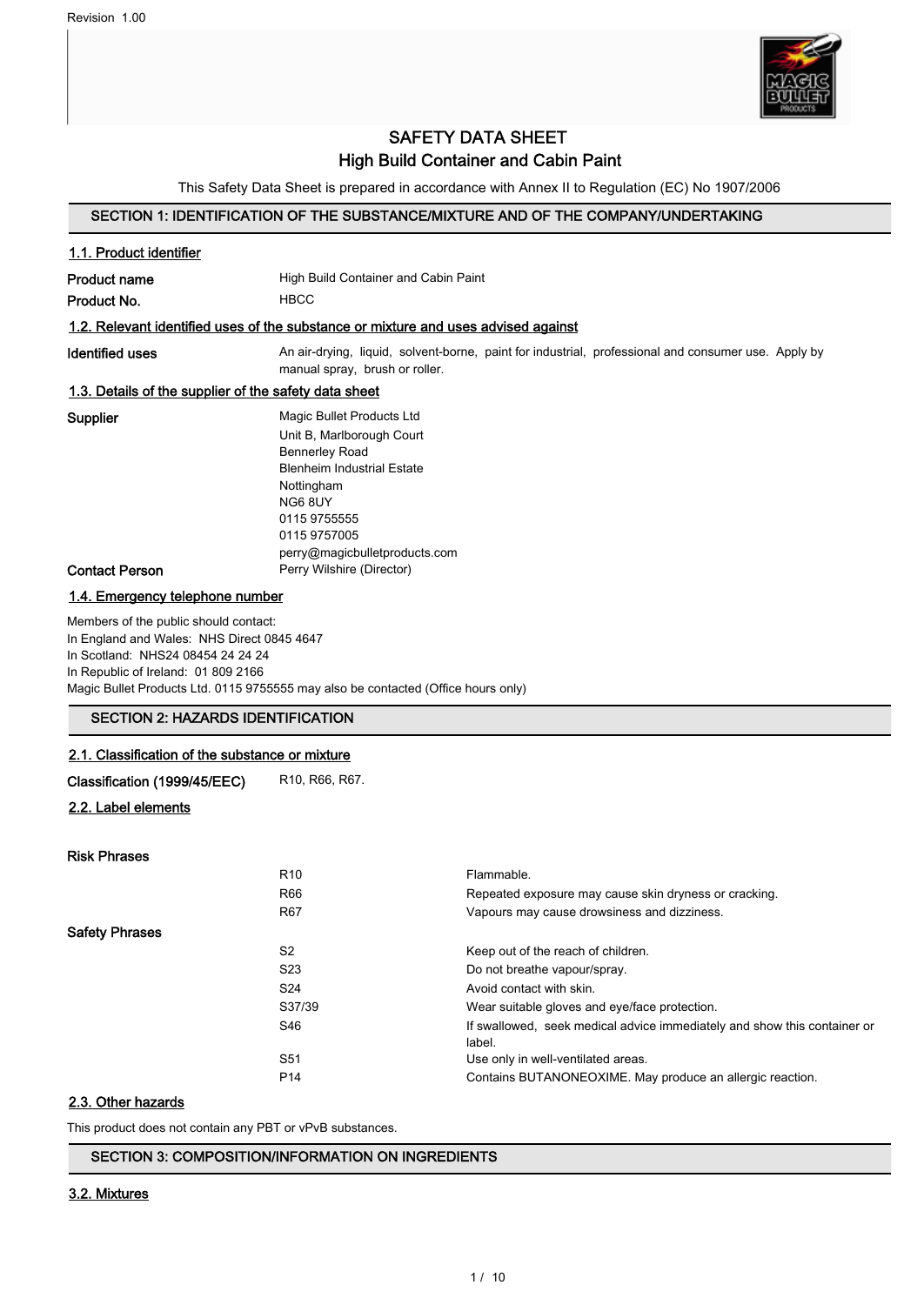| HYDROCARBONS, C9 - C11. n-alkanes, isoalkanes, cyclics, <2% aromatics                                                                                 |                   | $25 - 50%$                                                                         |
|-------------------------------------------------------------------------------------------------------------------------------------------------------|-------------------|------------------------------------------------------------------------------------|
| CAS-No.:                                                                                                                                              | EC No.: 919-857-5 | Registration Number: 01-2119463258-33-xxxx                                         |
| Classification (EC 1272/2008)<br>Flam. Liq. 3 - H226<br><b>EUH066</b><br>STOT Single 3 - H336<br>Asp. Tox. 1 - H304                                   |                   | Classification (67/548/EEC)<br>Xn; R65.<br>R10, R66, R67.                          |
| 99422018                                                                                                                                              |                   | $1 - 5%$                                                                           |
| CAS-No.:                                                                                                                                              | EC No.: 907-495-0 | Registration Number: 01-2119545465-35-0000                                         |
| Classification (EC 1272/2008)<br>Aquatic Chronic 3 - H412                                                                                             |                   | Classification (67/548/EEC)<br>R52.                                                |
| 1-METHOXY-2-PROPANOL                                                                                                                                  |                   | $1 - 5%$                                                                           |
| CAS-No.: 107-98-2                                                                                                                                     | EC No.: 203-539-1 | Registration Number: 01-2119457435-35-xxxx                                         |
| Classification (EC 1272/2008)<br>Flam. Liq. 3 - H226<br>STOT Single 3 - H336                                                                          |                   | Classification (67/548/EEC)<br>R <sub>10</sub><br>R67                              |
| <b>BUTANONEOXIME</b>                                                                                                                                  |                   | $0.1 - 1%$                                                                         |
| CAS-No.: 96-29-7                                                                                                                                      | EC No.: 202-496-6 | Registration Number: 01-2119539477-28                                              |
| Classification (EC 1272/2008)<br>Acute Tox. 4 - H312<br>Eye Dam. 1 - H318<br>Skin Sens. 1 - H317<br>Carc. 2 - H351                                    |                   | Classification (67/548/EEC)<br>Carc. Cat. 3;R40<br>Xn; R21<br>R43<br>Xi:R41        |
| 2-METHOXY-1-METHYLETHYL ACETATE                                                                                                                       |                   | $0.1 - 5%$                                                                         |
| CAS-No.: 108-65-6                                                                                                                                     | EC No.: 203-603-9 | Registration Number: 01-2119475791-29                                              |
| Classification (EC 1272/2008)<br>Flam. Liq. 3 - H226                                                                                                  |                   | Classification (67/548/EEC)<br>R <sub>10</sub>                                     |
| SOLVENT NAPHTHA (PETROLEUM) LIGHT AROMATIC                                                                                                            |                   | $0.1 - 1%$                                                                         |
| CAS-No.: 64742-95-6                                                                                                                                   | EC No.: 265-199-0 | Registration Number: 01-2119455851-35                                              |
| Classification (EC 1272/2008)<br>Flam. Liq. 3 - H226<br><b>EUH066</b><br>STOT Single 3 - H335, H336<br>Asp. Tox. 1 - H304<br>Aquatic Chronic 2 - H411 |                   | Classification (67/548/EEC)<br>Xn; R65.<br>Xi, R37.<br>N;R51/53.<br>R10, R66, R67. |

The Full Text for all R-Phrases and Hazard Statements are Displayed in Section 16.

#### Ingredient notes

Substances presenting a health or environmental hazard within the meaning of the Dangerous Substances Directive 67/548/EEC or Regulation (EC) No. 1272/2008, assigned a Community workplace exposure limit, classified as PBT/vPvB or included in the Candidate List.

## Composition Comments

The data shown are in accordance with the latest EC Directives.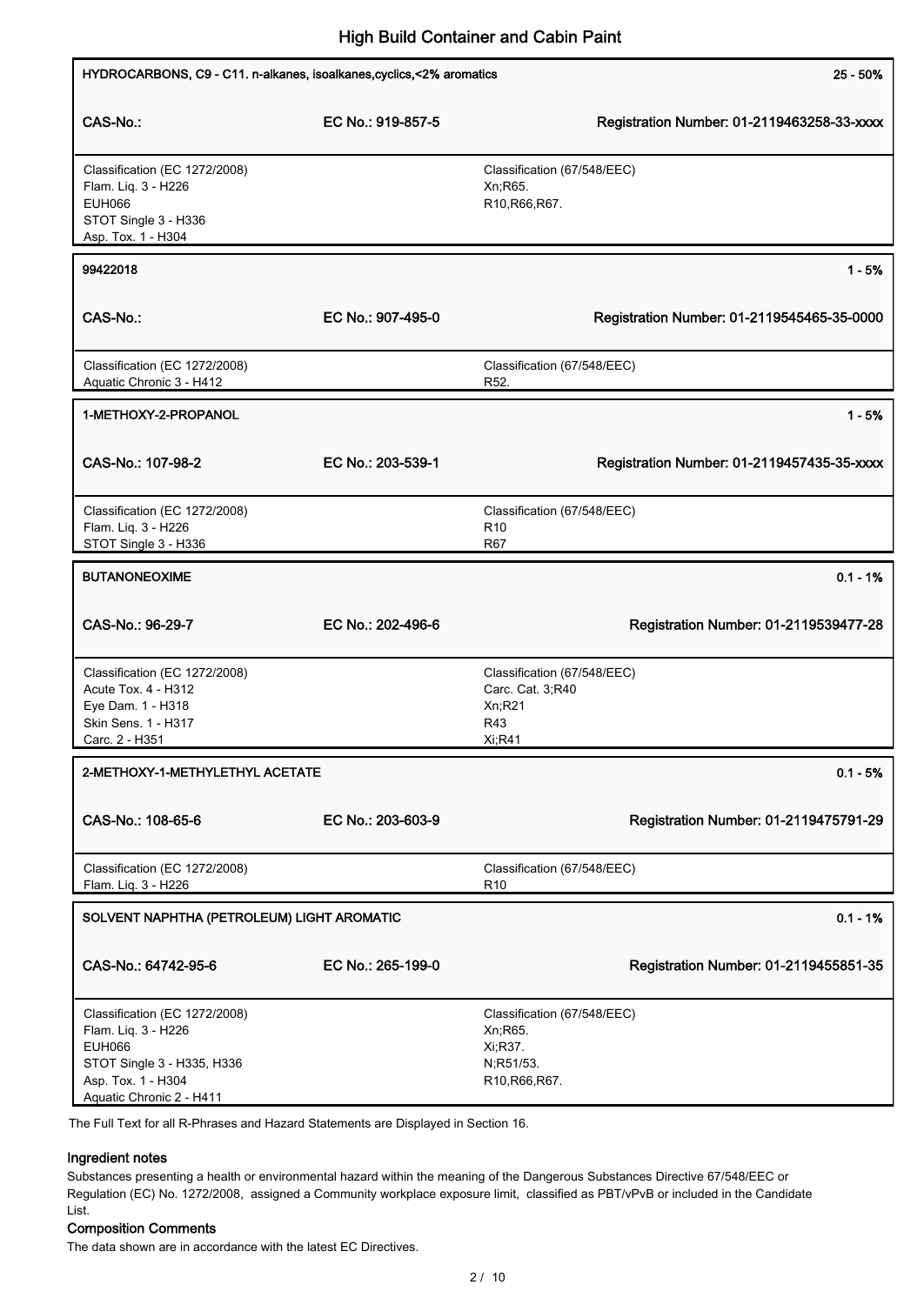## SECTION 4: FIRST AID MEASURES

## 4.1. Description of first aid measures

## General information

In all cases of doubt, or when symptoms persist, seek medical attention.

Never give anything by mouth to an unconscious person.

If unconscious place in recovery position and seek medical advice.

#### Inhalation

Remove to fresh air, keep patient warm and at rest.

If breathing is irregular or stopped, administer artificial respiration.

#### Ingestion

If accidentally swallowed rinse the mouth with plenty of water (only if the person is conscious) and obtain immediate medical attention. Keep at rest. Do NOT induce vomiting.

#### Skin contact

Remove contaminated clothing.

Wash skin thoroughly with soap and water or use recognised skin cleanser.

Do NOT use solvents or thinners.

#### Eye contact

Remove contact lenses, irrigate copiously with clean, fresh water, holding the eyelids apart for at least 10 minutes and seek immediate medical advice.

#### 4.2. Most important symptoms and effects, both acute and delayed

#### Inhalation.

In case of overexposure, organic solvents may depress the central nervous system causing dizziness and intoxication, and at very high concentrations unconsciousness and death.

#### Ingestion

Ingestion may cause nausea, diarrhoea and vomiting.

### Skin contact

Prolonged or repeated contact with skin may cause soreness, irritation or dry skin due to a defatting action.

#### Eye contact

The liquid splashed in the eyes may cause irritation and reversible damage.

#### 4.3. Indication of any immediate medical attention and special treatment needed

No specific first aid measures noted.

#### SECTION 5: FIREFIGHTING MEASURES

## 5.1. Extinguishing media

#### Extinguishing media

recommended: alcohol resistant foam, CO2, powders, water spray/mist

## Unsuitable extinguishing media

Do not use water jet as an extinguisher, as this will spread the fire.

## 5.2. Special hazards arising from the substance or mixture

#### Hazardous combustion products

In case of fire, toxic gases (CO, CO2, NOx) may be formed.

## Unusual Fire & Explosion Hazards

#### Fire will produce dense black smoke.

Exposure to decomposition products may cause a health hazard. Appropriate breathing apparatus may be required.

## 5.3. Advice for firefighters

#### Special Fire Fighting Procedures

Cool closed containers exposed to fire with water.

Do not allow run-off from fire fighting to enter drains or water courses.

## Protective equipment for fire-figthers

Self contained breathing apparatus and full protective clothing must be worn in case of fire.

## SECTION 6: ACCIDENTAL RELEASE MEASURES

## 6.1. Personal precautions, protective equipment and emergency procedures

Exclude sources of ignition and ventilate the area. Avoid breathing vapours.

Refer to protective measures listed in sections 7 and 8.

#### 6.2. Environmental precautions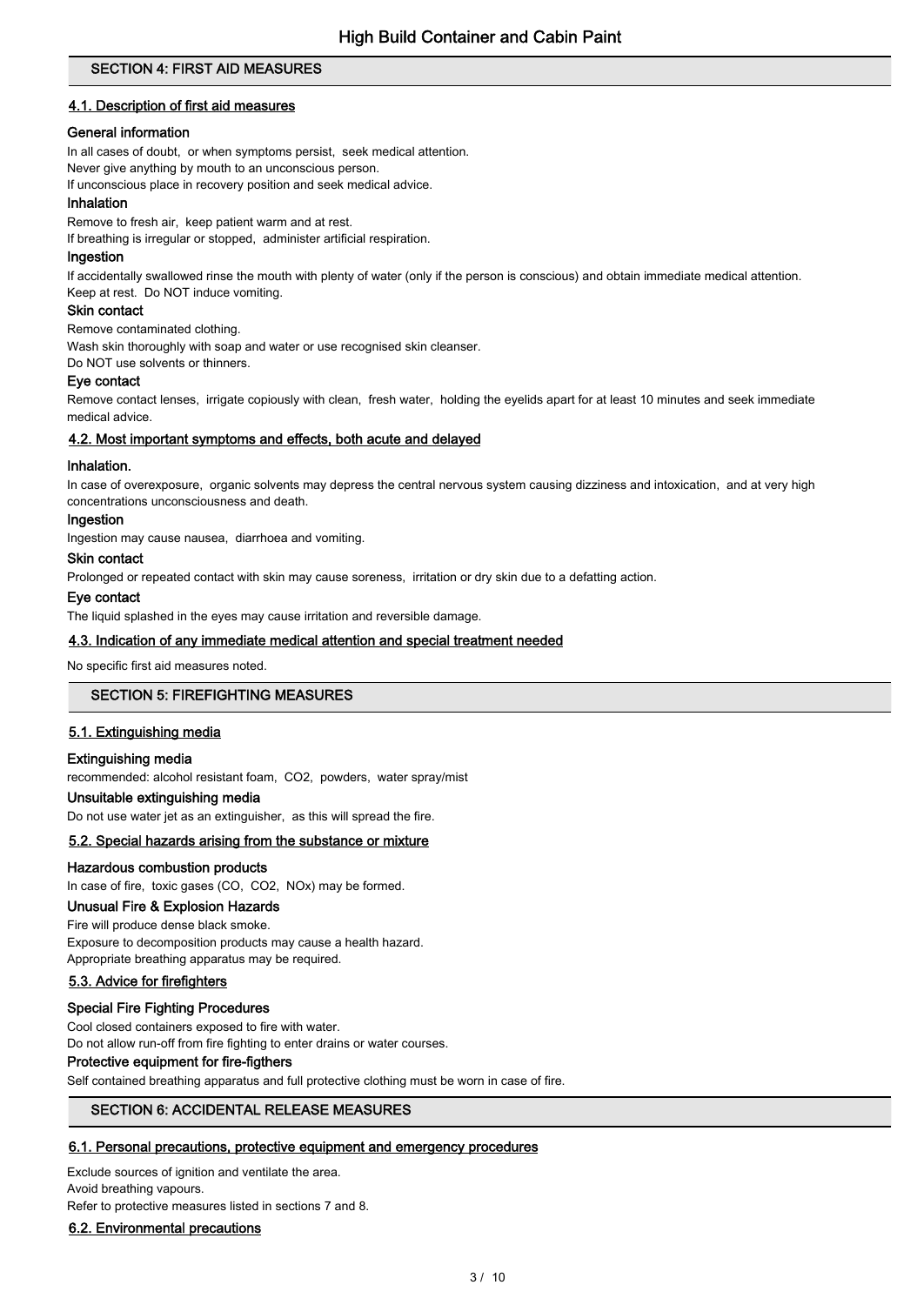Do not allow to enter drains or watercourses.

If the product contaminates lakes, rivers or sewage, inform appropriate authorities in accordance with local regulations.

## 6.3. Methods and material for containment and cleaning up

Contain and collect spillage with non-combustible absorbent materials, e.g. sand, earth, vermiculite, diatomaceous earth and place in container for disposal according to local regulations (see section 13). Clean preferably with a detergent - avoid use of solvents.

## 6.4. Reference to other sections

For personal protection, see section 8. For waste disposal, see section 13.

## SECTION 7: HANDLING AND STORAGE

## 7.1. Precautions for safe handling

The Manual Handling Operations Regulations may apply to the handling of containers of this product.

To assist employers, the following method of calculating the weight for any pack size is given. Take the pack size volume in litres and multiply this figure by the specific gravity value given in Section 9. This will give the net weight of the coating in kilograms. Allowance will then have to be made for the immediate packaging to give an approximate gross weight.

Prevent the creation of flammable or explosive concentrations of vapour in air and avoid vapour concentration higher than the occupational exposure limits.

In addition, the product should only be used in areas from which all naked lights and other sources of ignition have been excluded. Electrical equipment should be protected to the appropriate standard.

Mixture may charge electrostatically: always use earthing leads when transferring from one container to another.

Operators should wear anti-static footwear and clothing and floors should be of the conducting type.

Isolate from sources of heat, sparks and open flame.

Non-sparking tools should be used.

Avoid skin and eye contact.

Avoid the inhalation of dust, particulates and spray mist arising from the application of this mixture.

Avoid inhalation of dust from sanding.

Smoking, eating and drinking should be prohibited in application area.

For personal protection see Section 8.

Never use pressure to empty: container is not a pressure vessel.

Always keep in containers of same material as the original one.

Comply with the health and safety at work laws.

Do not allow to enter drains or water courses.

Wash hands before eating and before leaving the site.

Remove contaminated clothing and protective equipment before entering eating areas.

Information on fire and explosion protection.

Vapours are heavier than air and may spread along floors.

Vapours may form explosive mixtures with air.

When operators, whether spraying or not, have to work inside the spray booth, ventilation is unlikely to be sufficient to control particulates and solvent vapour in all cases. In such circumstances they should wear a compressed air-fed respirator during the spraying process and until such time as the particulates and solvent vapour concentration has fallen below the exposure limits.

Materials such as cleaning rags, paper wipes and protective clothing, which are contaminated with the product may spontaneously self-ignite some hours later. To avoid the risks of fires, all contaminated materials, preferably soaked with water, should be stored in purpose-built containers or in metal containers with tight-fitting self-closing lids.

Contaminated materials should be removed from the workplace at the end of each working day and be stored outside.

## 7.2. Conditions for safe storage, including any incompatibilities

Store in accordance with the Dangerous Substances and Explosive Atmospheres Regulations (DSEAR). The requirements are given in the HSE Approved Code of Practice and Guidance, Storage of Dangerous Substances: DSEAR.

The principles contained in the HSE guidance note Chemical Warehousing: The Storage of Packaged Dangerous Substances, should be observed when storing this product.

Notes on joint storage.

Store away from oxidising agents, from strongly alkaline and strongly acid materials as well of amines, alcohols and water.

Additional information on storage conditions

Observe label precautions.

Store between 5 and 25 °C in a dry, well ventilated place away from sources of heat and direct sunlight.

Keep container tightly closed.

Keep away from sources of ignition.

No smoking.

Prevent unauthorised access.

Containers which are opened must be carefully resealed and kept upright to prevent leakage.

## 7.3. Specific end use(s)

The identified uses for this product are detailed in Section 1.2.

## SECTION 8: EXPOSURE CONTROLS/PERSONAL PROTECTION

## 8.1. Control parameters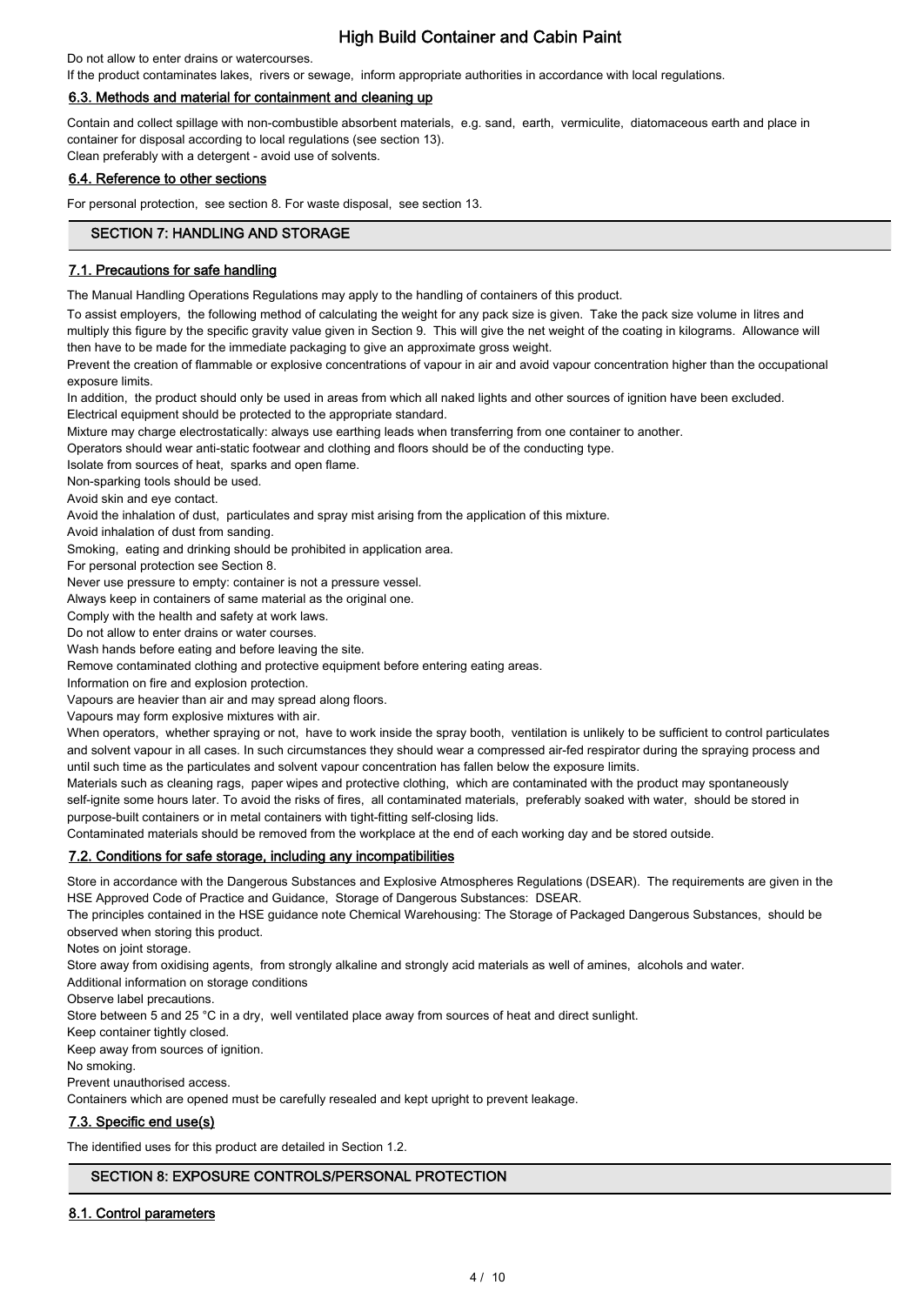| Name                                                                   | <b>STD</b> |                | TWA - 8 Hrs             |                | STEL - 15 Min    | <b>Notes</b> |
|------------------------------------------------------------------------|------------|----------------|-------------------------|----------------|------------------|--------------|
| 1-METHOXY-2-PROPANOL                                                   | WEL        | 100<br>ppm(Sk) | 375<br>mq/m3(Sk)        | 150<br>ppm(Sk) | 560<br>mq/m3(Sk) |              |
| 12-METHOXY-1-METHYLETHYL ACETATE                                       | WEL        | 50 ppm(Sk)     | 274<br>mq/m3(Sk)        | 100<br>ppm(Sk) | 548<br>mq/m3(Sk) |              |
| 99422018                                                               | WEL        |                | 10 $mg/m3$<br>resp.dust |                |                  |              |
| <b>IBUTANONEOXIME</b>                                                  | <b>SUP</b> | $10$ ppm       |                         |                |                  |              |
| HYDROCARBONS, C9 - C11. n-alkanes,<br>Isoalkanes.cyclics.<2% aromatics | <b>SUP</b> |                | 1000 mg/m3              |                |                  |              |
| SOLVENT NAPHTHA (PETROLEUM) LIGHT<br><b>AROMATIC</b>                   | <b>SUP</b> | 25 ppm         | 120 mg/m3               |                |                  |              |

WEL = Workplace Exposure Limit.

#### Ingredient Comments

According to EH40 - List of approved workplace exposure limits.

### 8.2. Exposure controls

#### Protective equipment



#### Process conditions

## Provide eyewash station.

#### Engineering measures

Provide adequate ventilation. Where reasonably practicable this should be achieved by the use of local exhaust ventilation and good general extraction.

If local exhaust ventilation and good general extraction are not sufficient to maintain concentrations of solvent vapour below the OEL, suitable respiratory protection must be worn.

 Dry sanding, flame cutting and/or welding of the dry paint film may give rise to dust and/or hazardous fumes. Wet sanding should be used wherever possible. If exposure cannot be avoided by the provision of local exhaust ventilation, suitable respiratory protective equipment should be used.

See Respiratory Equipment below.

#### Respiratory equipment

Air-fed protective respiratory equipment should be worn by spray operators even when good ventilation is provided.

In other operations, if local exhaust ventilation and good general extraction are not sufficient to maintain concentrations of particulates and solvent vapour below the OEL, suitable respiratory protection must be worn.

#### Hand protection

For prolonged or repeated handling, use PE, PVA or Viton gloves.

The instructions and information provided by the glove manufacturer on use, storage, maintenance and replacement must be followed. Gloves should be replaced regularly and if there is any sign of damage to the glove material. Always ensure that gloves are free from defects and that they are stored and used correctly. The performance or effectiveness of the glove may be reduced by physical/ chemical damage and poor maintenance.

Barrier creams may help to protect the exposed areas of the skin, they should however not be applied once exposure has occurred.

#### Eye protection

Use safety eyewear designed to protect against splash of liquids.

#### Other Protection

Wear appropriate clothing to prevent any possibility of skin contact.

#### Hygiene measures

DO NOT SMOKE IN WORK AREA! Wash at the end of each work shift and before eating, smoking and using the toilet. Promptly remove any clothing that becomes contaminated. Use appropriate skin cream to prevent drying of skin. When using do not eat, drink or smoke.

## Skin protection

Personnel should wear anti-static clothing made of natural fibre or of high temperature resistant synthetic fibre.

#### SECTION 9: PHYSICAL AND CHEMICAL PROPERTIES

#### 9.1. Information on basic physical and chemical properties

| Appearance | Viscous liquid.       |
|------------|-----------------------|
| Colour     | Various               |
| Odour      | Hydrocarbon.          |
| Solubility | Immiscible with water |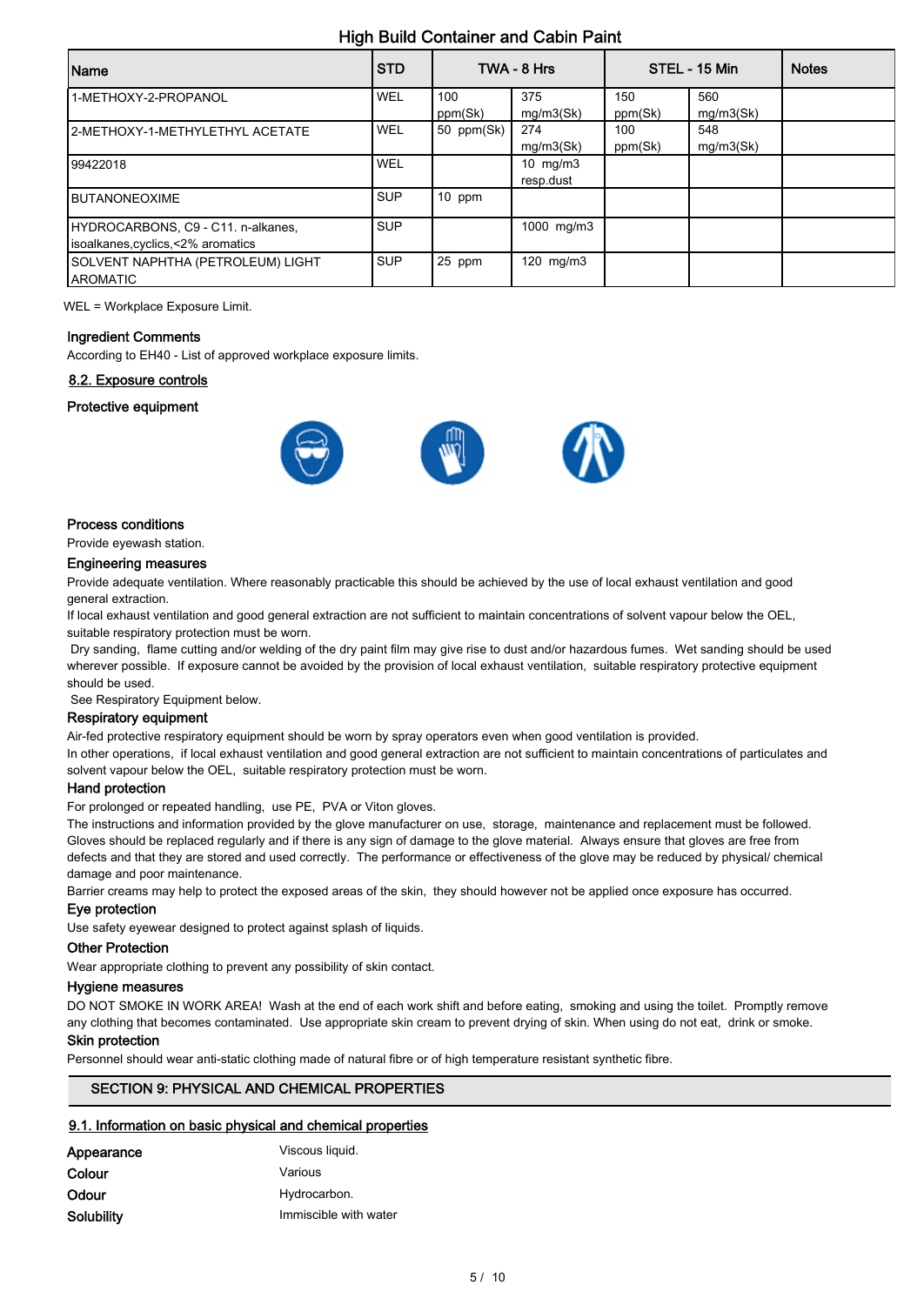| Initial boiling point and boiling<br>range | 145 - 200°C 760 mm Hg                                  |
|--------------------------------------------|--------------------------------------------------------|
| Melting point (°C)                         | $<$ -20 $^{\circ}$ C                                   |
|                                            | Data shown for Naphtha (Petroleum), Hydrotreated Heavy |
| <b>Relative density</b>                    | 1.0 - 1.2 @ 20 $^{\circ}$ C                            |
| Vapour density (air=1)                     | Heavier than air                                       |
| Vapour pressure                            | $0.21$ kPa $20^{\circ}$ C                              |
|                                            | Data shown for Naphtha (Petroleum), Hydrotreated Heavy |
| <b>Evaporation rate</b>                    | 0.11                                                   |
|                                            | Data shown for Naphtha (Petroleum), Hydrotreated Heavy |
| pH-Value, Conc. Solution                   |                                                        |
| Not determined.                            |                                                        |
| <b>Viscosity</b>                           | 6.5 - 7.5 poise Rotothinner Viscometer @ 20°C          |
| Flash point (°C)                           | 38 - 40°C Sh CC (Setaflash closed cup).                |
| Auto Ignition Temperature (°C)             | 230 - 270°C                                            |
| Flammability Limit - Lower(%)              | 0.6                                                    |
| Flammability Limit - Upper(%)              | 8                                                      |
|                                            | Data shown for Naphtha (Petroleum), Hydrotreated Heavy |
| 9.2. Other information                     |                                                        |
| <b>Volatile Organic Compound</b><br>(VOC)  | 380 - 400 g/litre                                      |
| <b>Volatile Organic Compound</b><br>(VOC)  | $31 - 36$ g/100 g                                      |
|                                            |                                                        |

#### SECTION 10: STABILITY AND REACTIVITY

#### 10.1. Reactivity

Stable under recommended storage and handling conditions (see section 7). When exposed to high temperatures may produce hazardous decomposition products.

#### 10.2. Chemical stability

Stable under recommended storage and handling conditions (see section 7). In a fire, hazardous decomposition products may be produced.

#### 10.3. Possibility of hazardous reactions

Keep away from oxidising agents, strongly alkaline and strongly acid materials in order to avoid exothermic reactions Risk of self-ignition of used cleaning rags, paper wipes etc. Contaminated materials should be soaked in water and placed in a closed metal container before disposal

#### 10.4. Conditions to avoid

Avoid heat, flames and other sources of ignition. When exposed to high temperatures may produce hazardous decomposition products.

#### 10.5. Incompatible materials

#### Materials To Avoid

Keep away from oxidising agents, strongly alkaline and strongly acid materials in order to avoid exothermic reactions

#### 10.6. Hazardous decomposition products

such as carbon monoxide and dioxide, smoke, oxides of nitrogen etc.

### SECTION 11: TOXICOLOGICAL INFORMATION

#### 11.1. Information on toxicological effects

```
Acute Toxicity (Dermal LD50) > 15000 mg/kg Rat
```
Data shown for Naphtha (Petroleum), Hydrotreated Heavy

#### General information

There are no data available on the mixture itself.

 The mixture has been assessed following the conventional method of the Dangerous Preparations Directive 1999/45/EC and classified for toxicological hazards accordingly. See sections 2 and 3 for details.

## Inhalation

Exposure to component solvents vapours concentration in excess of the stated occupational exposure limit may result in adverse health effects such as mucous membrane and respiratory system irritation and adverse effects on kidney, liver and central nervous system.

#### Ingestion

Ingestion may cause nausea, diarrhoea and vomiting.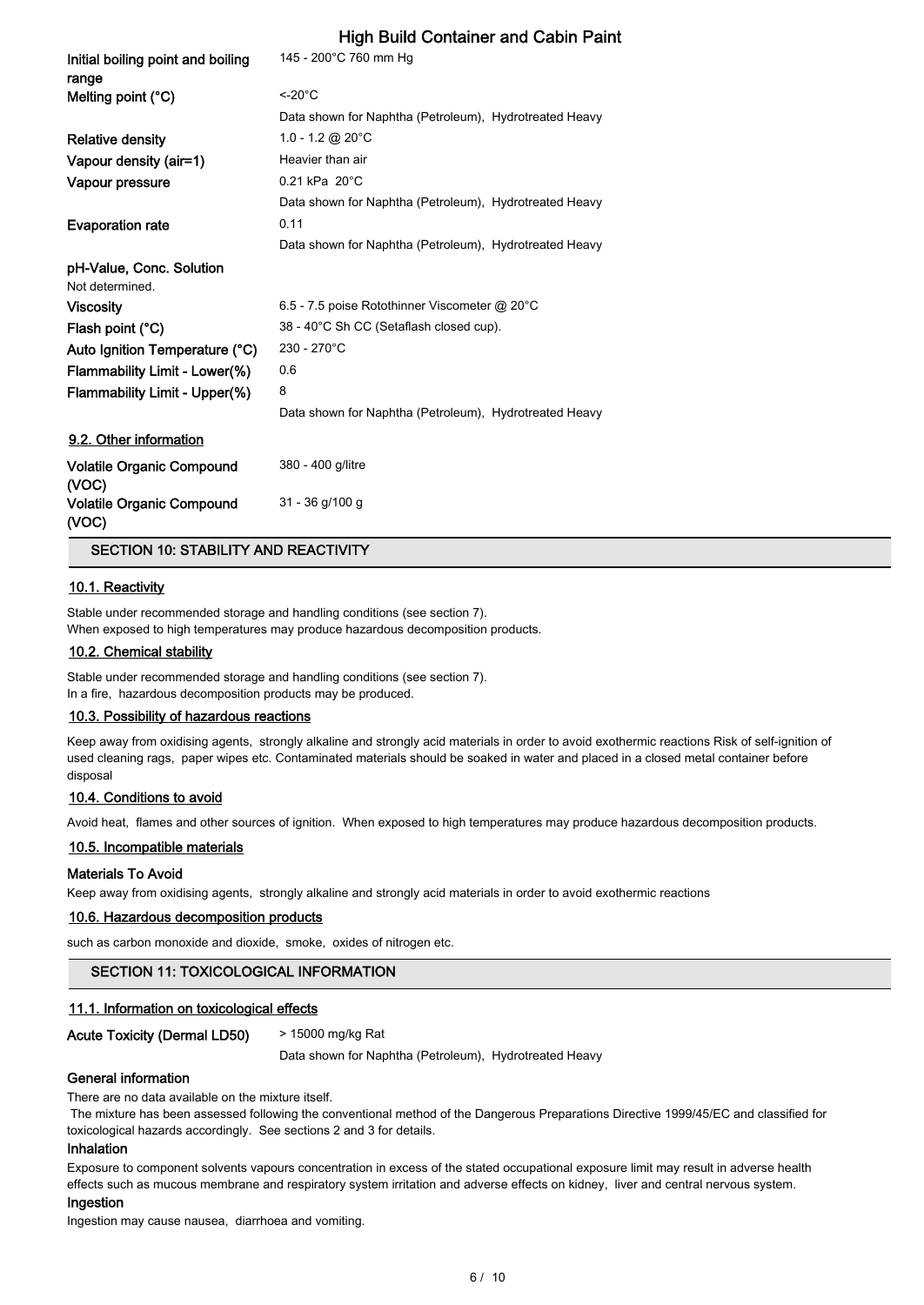## Skin contact

Repeated or prolonged contact with the mixture may cause removal of natural fat from the skin resulting in non-allergic contact dermatitis and absorption through the skin.

## Eye contact

Irritating and may cause redness and pain. The liquid splashed in the eyes may cause irritation and reversible damage.

#### Route of entry

This takes into account, where known, delayed and immediate effects and also chronic effects of components from short-term and long-term exposure by oral, inhalation and dermal routes of exposure and eye contact.

#### Medical Symptoms

Symptoms and signs include headache, dizziness, fatigue, muscular weakness, drowsiness and in extreme cases, loss of consciousness.

Solvents may cause some of the above effects by absorption through the skin.

#### Medical Considerations

This takes into account, where known, delayed and immediate effects and also chronic effects of components from short-term and long-term exposure by oral, inhalation and dermal routes of exposure and eye contact.

## SECTION 12: ECOLOGICAL INFORMATION

#### **Ecotoxicity**

There are no data available on the mixture itself. The mixture has been assessed following the conventional method of the Dangerous Preparations Directive 1999/45/EC and is not classified as dangerous for the environment.

#### 12.1. Toxicity

#### Acute Fish Toxicity

There is no toxicity data for this product.

#### 12.2. Persistence and degradability

#### **Degradability**

There are no data on the degradability of this product.

#### 12.3. Bioaccumulative potential

#### Bioaccumulative potential

No data available on bioaccumulation.

#### 12.4. Mobility in soil

#### Mobility:

The product is immiscible with water and will spread on the water surface. The product contains organic solvents which will evaporate easily from all surfaces.

#### 12.5. Results of PBT and vPvB assessment

This product does not contain any PBT or vPvB substances.

#### 12.6. Other adverse effects

Not determined.

#### SECTION 13: DISPOSAL CONSIDERATIONS

#### General information

Do not allow into drains or water courses or dispose of where ground or surface waters mey be affected.

#### 13.1. Waste treatment methods

#### Waste Class

The European Waste Catalogue classification of this product, when disposed of as waste is:

Waste Code: Name of Waste (according to Directive 2000/532/EC):

08 01 11 Waste paint and varnish containing organic solvents or other dangerous substances

If this product is mixed with other wastes, the original waste product code may no longer apply and the appropriate code should be assigned.

For further information contact your local waste authority.

Using the information provided in this safety data sheet, advice should be obtained from the relevant environment agency whether the Hazardous Waste Regulations apply.

Empty containers must be scrapped or reconditioned.

Dispose of empty containers contaminated by the product in accordance with local or national legal provisions.

## SECTION 14: TRANSPORT INFORMATION

#### Road Transport Notes **VISCOUS FLAMMABLE LIQUID DEROGATION**

In pack sizes less than 450 litres, under the terms of 2.2.3.1.5, this product is not subject to the provisions of ADR. These provisions do not apply to air transport.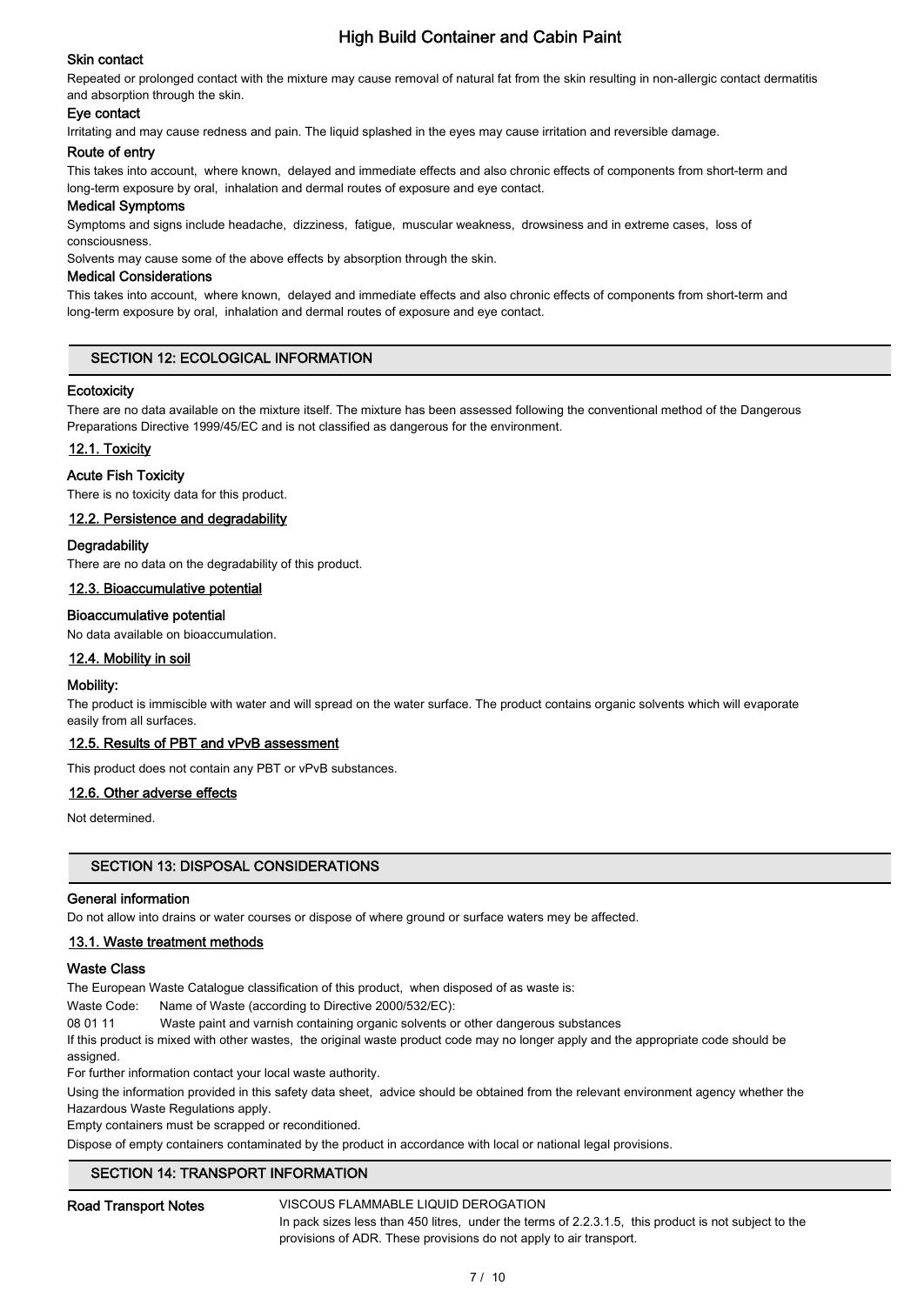High Build Container and Cabin Paint Sea Transport Notes **VISCOUS FLAMMABLE LIQUID DEROGATION:** In pack sizes up to and including 30 litres, under the terms of 2.3.2.5, this product is not subject to the packaging, labelling and marking requirements of the IMDG Code, but both full documentation and placarding of cargo transport units is still required. Air Transport Notes **VISCOUS FLAMMABLE LIQUID DEROGATION:** The "viscosity exemption" provision does not apply to air transport. The information provided in this section may not be valid for transport by Air. Please call the number in section 1 of this safety data sheet to obtain more information about the transport of this product by air. 14.1. UN number UN 1263 14.2. UN proper shipping name PAINT

## 14.3. Transport hazard class(es)

3

ADR Label No. 3 Transport Labels



14.4. Packing group

PG III

14.5. Environmental hazards

Environmentally Hazardous Substance/Marine Pollutant

No.

## 14.6. Special precautions for user

Transport within the user's premises: always transport in closed containers that are upright and secure. Ensure that persons transporting the product know what to do in the event of accident or spillage.

EMS F-E, S-E

Tunnel Restriction Code (D/E)

## 14.7. Transport in bulk according to Annex II of MARPOL73/78 and the IBC Code

Not relevant

## SECTION 15: REGULATORY INFORMATION

## 15.1. Safety, health and environmental regulations/legislation specific for the substance or mixture

## Uk Regulatory References

The information contained in this safety data sheet does not constitute the user's own assessment of workplace risks , as required by other health and safety legislation.

The provisions of the Health and Safety at Work Act and the Control of Substances Hazardous to Health Regulations apply to the use of this product at work.

The provisions of Directive 2004/42/EC on VOC apply to this product. Refer to the product label and/or technical data sheet for further information. See also Section 15.3 below.

## Statutory Instruments

The Control of Substances Hazardous to Health Regulations 2002(SI 2002:1689) and amendments.

The Dangerous Substances & Explosive Atmospheres Regulations 2002(SI 2002:2776).

The Manual Handling Operations Regulations 1992, (SI 1992:2793)and amendment, The Stationery Office.

The Chemicals (Hazard Information and Packaging for Supply) Regulations 2009 (S.I 2009 No. 716).

The Environmental Protection (Duty of Care) Regulations 1992 (SI 1992:2839), TSO.

Hazardous Waste Regulations 2005 (SI 2005:894) and amendments

## Approved Code Of Practice

Control of Substances Hazardous to Health (Fifth Edition) (HSE Books L5)

Storage of Dangerous Substances (2003) (HSE Books L135)

Dangerous Substances and Explosive Atmospheres Regulations 2002, (HSE Books L138)

#### Guidance Notes

The Approved Classification and Labelling Guide, 6th edition.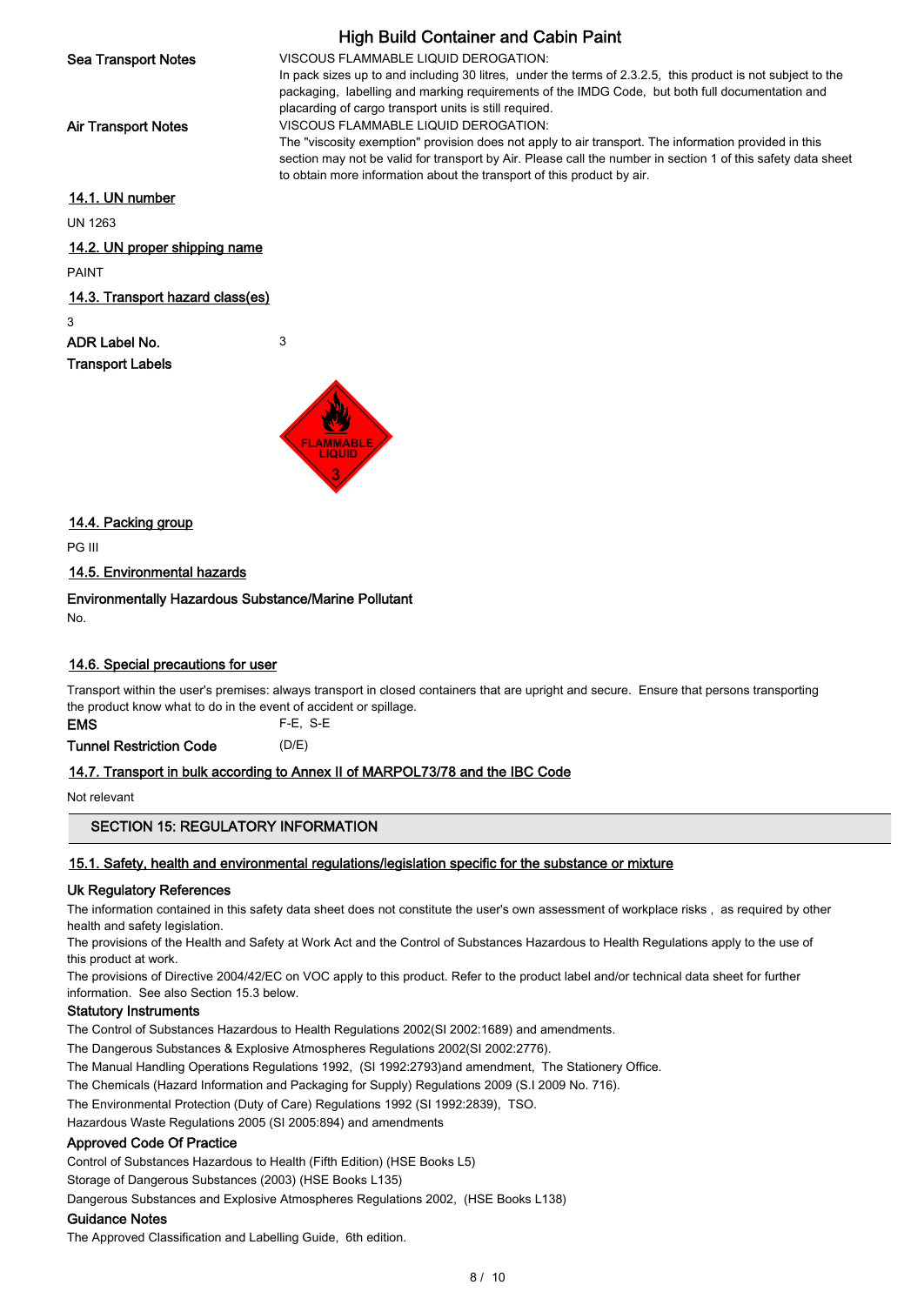COSHH Essentials: easy steps to control chemicals, HSG 193. HSE books. Control Guidance Sheets, which may be relevant to the particular conditions of use, can also be found in this publication.

Chemical Warehousing: Storage of Flammable Liquids in Containers(HSG51), HSE Books.

Storage: Packaged Dangerous Substances HSG71, HSE.

A Guide to Working with Solvents (INDG 272), HSE.

Spraying of Highly Flammable Liquids EH9.

Workplace Exposure Limits EH40.

#### EU Legislation

Regulation (EC) No 1907/2006 of the European Parliament and of the Council of 18 December 2006 concerning the Registration, Evaluation, Authorisation and Restriction of Chemicals (REACH), establishing a European Chemicals Agency, amending Directive 1999/45/EC and repealing Council Regulation (EEC) No 793/93 and Commission Regulation (EC) No 1488/94 as well as Council Directive 76/769/EEC and Commission Directives 91/155/EEC, 93/67/EEC, 93/105/EC and 2000/21/EC, including amendments. Regulation (EC) No 1272/2008 of the European Parliament and of the Council of 16 December 2008 on classification, labelling and packaging of substances and mixtures, amending and repealing Directives 67/548/EEC and 1999/45/EC, and amending Regulation (EC) No 1907/2006 with amendments.

## National Regulations

Workplace Exposure Limits 2005 (EH40)

## 15.2. Chemical Safety Assessment

No chemical safety assessment has been carried out.

#### 15.3 Paints Directive 2004/42/EC

VOC Content: EU limit for this product (Cat A/i) is: 500 g/litre This product contains a maximum 480 g/litre VOC.

## SECTION 16: OTHER INFORMATION

#### General information

The product should not be used for purposes other than those shown in Section 1.

| <b>Revision Comments</b>         |                                                                                             |
|----------------------------------|---------------------------------------------------------------------------------------------|
| This is the first issue.         |                                                                                             |
| <b>Issued By</b>                 | <b>Product Steward</b>                                                                      |
| <b>Revision</b>                  | 1.00                                                                                        |
| <b>Risk Phrases In Full</b>      |                                                                                             |
| R <sub>10</sub>                  | Flammable.                                                                                  |
| R <sub>21</sub>                  | Harmful in contact with skin.                                                               |
| <b>R52</b>                       | Harmful to aquatic organisms.                                                               |
| R65                              | Harmful: may cause lung damage if swallowed.                                                |
| R37                              | Irritating to respiratory system.                                                           |
| R40                              | Limited evidence of a carcinogenic effect.                                                  |
| R43                              | May cause sensitisation by skin contact.                                                    |
| <b>R66</b>                       | Repeated exposure may cause skin dryness or cracking.                                       |
| R41                              | Risk of serious damage to eyes.                                                             |
| R51/53                           | Toxic to aquatic organisms, may cause long-term adverse effects in the aquatic environment. |
| R67                              | Vapours may cause drowsiness and dizziness.                                                 |
| <b>Hazard Statements In Full</b> |                                                                                             |
| H318                             | Causes serious eye damage.                                                                  |
| H <sub>226</sub>                 | Flammable liquid and vapour.                                                                |
| H312                             | Harmful in contact with skin.                                                               |
| H412                             | Harmful to aquatic life with long lasting effects.                                          |
| H304                             | May be fatal if swallowed and enters airways.                                               |
| H317                             | May cause an allergic skin reaction.                                                        |
| H336                             | May cause drowsiness or dizziness.                                                          |
| H335                             | May cause respiratory irritation.                                                           |
| <b>EUH066</b>                    | Repeated exposure may cause skin dryness or cracking.                                       |
| H351                             | Suspected of causing cancer.                                                                |
| H411                             | Toxic to aquatic life with long lasting effects.                                            |
|                                  |                                                                                             |